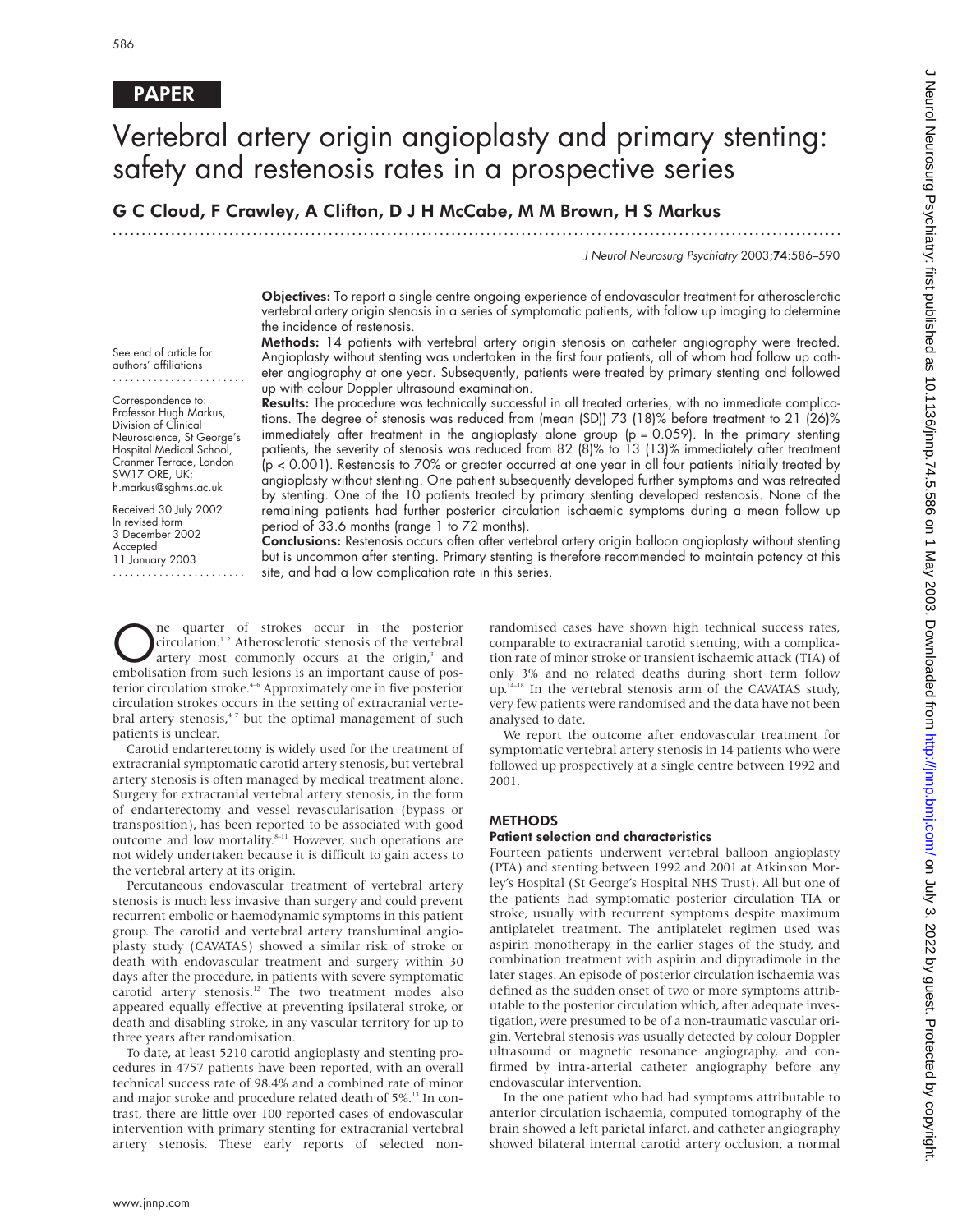Table 1 Characteristics of patients treated with vertebral percutaneous transluminal angioplasty or stenting, and immediate angiographic result

|    |    | Age<br>Patient Sex (years) | Presenting symptom                                     | CT/MRI findings                                                        | Angiographic findings<br>pretreatment | PTA (stent) result   |
|----|----|----------------------------|--------------------------------------------------------|------------------------------------------------------------------------|---------------------------------------|----------------------|
|    | M  | 71                         | Posterior circulation TIA                              | Bilateral cerebellar infarcts                                          | $LV: 80\%$ stenosis                   | $0\%$ stenosis       |
|    | F  | 67                         | Posterior circulation TIA                              | Normal                                                                 | $LV: 70\%$ stenosis                   | 0% stenosis          |
| 3  | M  | 54                         | Anterior circulation stroke Left parietal infarct      |                                                                        | $LV: 80\%$ stenosis                   | 53% stenosis         |
|    |    | 63                         | Posterior circulation stroke Left PICA infarct         |                                                                        | $RV: 50\%$ stenosis                   | 32% stenosis         |
| 5  |    | 61                         | Posterior circulation stroke Normal                    |                                                                        | $LV: 80\%$ stenosis                   | 0% stenosis (stent)  |
| 6  | M  | 41                         |                                                        | Posterior circulation stroke Right medullary infarct, left PCA infarct | RV: 80% stenosis                      | 10% stenosis (stent) |
|    | M  | 39                         | Posterior circulation stroke Right PICA artery infarct |                                                                        | LV:70% stenosis                       | 20% stenosis (stent) |
| 8  |    | 44                         | Posterior circulation stroke Bilateral PCA infarcts    |                                                                        | LV:80% stenosis                       | 40% stenosis (stent) |
| 9  | M  | 59                         | Posterior circulation stroke Right pontine infarct     |                                                                        | RV: 90% stenosis                      | 10% stenosis (stent) |
| 10 | M  | 66                         | Posterior circulation TIA                              | Left pontine, bilateral cerebellar and<br>occipital infarcts           | RV:70% stenosis                       | O%stenosis (stent)   |
| 11 | M  | 62                         | Posterior circulation TIAs                             | Old right hemispheric infarct                                          | LV: 70% stenosis                      | 0% stenosis (stent)  |
| 12 | M  | 48                         | Posterior circulation TIAs                             | Normal                                                                 | LV: 80% stenosis                      | 0% stenosis (stent)  |
|    |    |                            |                                                        |                                                                        | R mid SCA: 90% stenosis               | 50% (PTA only)       |
| 13 | M  | 67                         | Posterior circulation stroke Right occipital infarct   |                                                                        | $RV: 90\%$ stenosis                   | 20% stenosis (stent) |
| 14 | F. | 45                         | Posterior circulation TIAs                             | Normal                                                                 | LV 90% stenosis                       | 20% stenosis (stent) |

F, female; ICA, internal carotid artery; LV, left vertebral; M, male; PCA, posterior cerebral artery; PICA, posterior inferior cerebellar artery; R, right; RV, right vertebral; SCA, subclavian artery; TIA, transient ischaemic attack.

right vertebral artery, 80% stenosis to the origin of the left vertebral artery, and patent posterior communicating arteries bilaterally. Left vertebral PTA was done in order to improve cerebral blood flow in both the anterior and the posterior circulations.

Table 1 shows the clinical presentation and angiographic findings of the patients undergoing endovascular intervention. The mean age of the group was 56 years (range 39 to 71). All subjects were white and nine were male. Seven were hypertensive, defined as having a history of raised blood pressure and on antihypertensive drug treatment or with a blood pressure of  $\geq$  160 mm Hg systolic or 95 mm Hg diastolic.19 Eleven had hypercholesterolaemia, defined as a fasting cholesterol level of more than 6 mmol/l or were already being treated with lipid lowering agents. These definitions used to categorise patients as hypertensive and hypercholesterolaemic were taken from the original CAVATAS criteria and were used throughout the series of patients for consistency. Eleven patients were current or ex-smokers. Two suffered from ischaemic heart disease. Two were diabetic. All were in sinus rhythm, with no cardioembolic source for their stroke. Seven had concomitant carotid artery stenosis of > 50%. All patients were on treatment with 75 to 300 mg of aspirin daily. Two patients were also taking 200 mg of dipyramidole modified release twice daily, and one was also on treatment with warfarin.

Five patients were randomised to receive endovascular treatment in CAVATAS, while the remainder were treated according to physicians' consensus of best treatment. In the latter group, all patients had either recurrent symptoms in the vascular territory of a significantly stenosed vertebral artery (70% stenosis or more), or had posterior circulation ischaemic symptoms in the presence of a less severe stenosis occurring in a dominant vertebral artery (the other being atretic or occluded), with no patent posterior communicating artery on the side of the stenosis seen on catheter angiography.

CAVATAS received approval from the local hospital ethics committee, and written informed consent was obtained from all patients by the treating neuroradiologist. The first five patients underwent follow up catheter angiography at one year. More recently treated patients were followed up with vertebral artery colour Doppler ultrasound examination. If the peak systolic velocity in the vertebral artery was recorded as being greater than 0.8 m/s, catheter angiography was then done. Restenosis was defined as an increase in stenosis at one year to more than 50%, using the method described below. Patients were followed up by a neurologist immediately after

the procedure, at one and six months after the procedure, and then at annual intervals.

# PTA procedure

All endovascular procedures were undertaken under local anaesthesia by a single interventional neuroradiologist (AC). The degree of vertebral artery stenosis was determined from the catheter angiogram using the following formula:

% stenosis = 100 (1 − A/V)

where A is the diameter of the residual lumen at the point of maximum stenosis, and V is the width of disease free distal vertebral artery at the point where the walls were approximately parallel. This is similar to the method used to measure carotid stenosis in the North American symptomatic carotid endarterectomy trial.<sup>20</sup> A 6 F sheath was inserted percutaneously under local anaesthesia into the right femoral artery, or, in two of the 14 patients, through a brachial puncture. A 6 F guiding catheter was then inserted into the subclavian artery over an exchange wire. Under roadmapping and after intravenous anticoagulation with heparin, the stenosis was crossed with a 0.014 inch (0.35 mm) wire. In the first four patients treated by simple balloon angioplasty, a 3–4 mm angioplasty balloon (with a diameter less than that of the distal disease-free vertebral artery) was then placed across the stenosis and inflated to 8 atm using a standard pressure inflation device. Inflation was maintained for about 15 seconds. The balloon was deflated and the degree of residual stenosis was viewed angiographically. The dilatation was repeated up to three times. In the four patients treated by balloon angioplasty alone, 300 mg of aspirin daily was given for at least one week before the procedure and continued indefinitely after discharge.

In the 11 patients in whom a stent was deployed, a guiding catheter was exchanged into the subclavian artery. Through this guiding catheter, a balloon expandable stent loaded over a  $0.014$  inch wire (Medtronic<sup>TM</sup> AVE INX, or previously S670 and AVE coronary stents) was introduced through the guiding catheter. After guiding the wire through the stenosis on roadmapping, the stent was placed (still under roadmapping) across the stenosis with the proximal end positioned at the origin of the vertebral artery from the subclavian artery. The stent was deployed at the same time as the stenosis was dilated by inflation of the angioplasty balloon. This procedure was also done under anticoagulation with heparin, which was continued for a further 24 hours afterwards. All the patients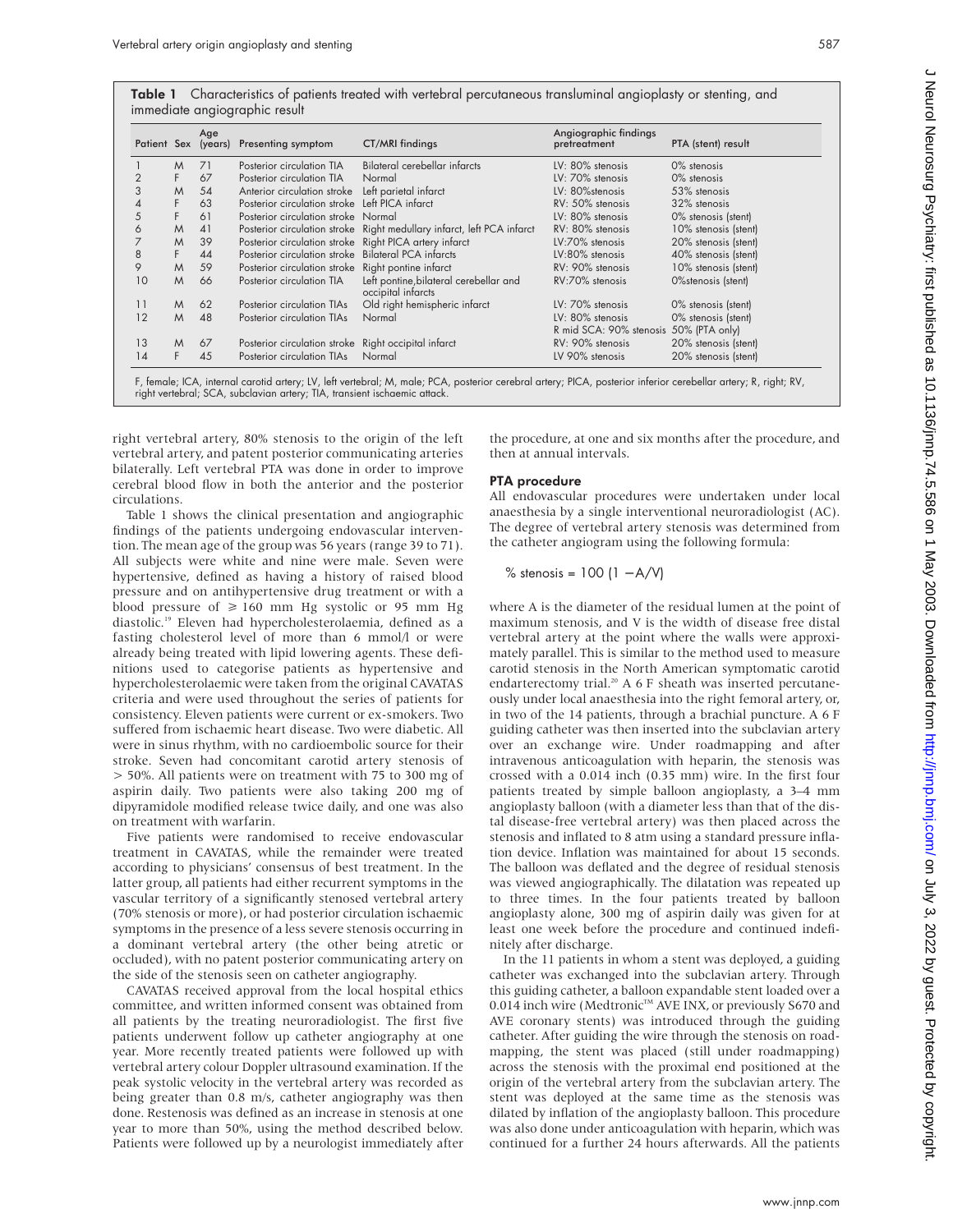| Table 2 Angiographic findings of per cent stenosis<br>before percutaneous transluminal angioplasty (PTA),<br>immediately after and at one year follow up |               |                |                       |  |  |  |  |
|----------------------------------------------------------------------------------------------------------------------------------------------------------|---------------|----------------|-----------------------|--|--|--|--|
| Patient and<br>vertebral artery                                                                                                                          | $Pre-PTA (%)$ | PTA result (%) | One follow up<br>(% ) |  |  |  |  |
| $1:$ left                                                                                                                                                | 80            |                | 70                    |  |  |  |  |
| $2:$ left                                                                                                                                                | 70            | $\Omega$       | 70                    |  |  |  |  |
| $3:$ left                                                                                                                                                | 80            | 53             | 75                    |  |  |  |  |
| 4: right                                                                                                                                                 | 50            | 32             | $70*$                 |  |  |  |  |

were treated with 300 mg aspirin daily, and a second antiplatelet agent (either dipyramidole 100 mg three times daily plus dipyramidole MR 200 mg twice daily, or clopidigrel 75 mg once a day) was routinely prescribed for one week before stenting and for one to three months after the procedure. Thereafter patients were maintained on aspirin monotherapy unless they developed further symptoms during follow up.

# RESULTS

### Balloon angioplasty alone group

The first four patients treated with simple balloon angioplasty were followed up for a mean of 68.5 months (range 60 to 76). Vessel dilatation was achieved in all patients, with a mean improvement in stenosis from 73 (18)% before treatment to 21 (26)% after treatment ( $p = 0.059$ ; paired *t* test). None of the patients had a major complication during or immediately after PTA, and none had a TIA or stroke within 30 days of the procedure. One patient had a brachial haematoma which resolved spontaneously. Follow up catheter angiography at one year showed restenosis of the PTA site in all patients, with a mean degree stenosis at one year of 71% (table 2), although all the patients remained asymptomatic at that time (fig 1).

During further follow up, one patient had a posterior circulation TIA 18 months after the initial PTA. This patient was retreated with vertebral artery primary stenting with an excellent anatomical result (fig 2). The patient remains asymptomatic, and colour Doppler ultrasound has not shown any restenosis five years after stent insertion. The three other patients treated by simple balloon angioplasty subsequently had no further symptoms of posterior circulation ischaemia. However, two of the patients died during follow up—one died five years after the procedure from ischaemic heart disease and the other, more than five years after the procedure from pneumonia.

#### Primary stenting group

Ten patients (Nos 5–14) were treated by primary stenting and have been followed up for a mean of 19.7 months (range 1 to 48). All stenoses were treated successfully, with a mean improvement in angiographic stenosis severity from 82 (8)% before treatment to 13 (13)% after treatment ( $p < 0.001$ ; paired *t* test). One patient experienced two posterior circulation TIAs, each lasting less than five minutes, 72 hours after stenting. Thus the risk of TIA after stenting in this series was 20%. There were no other immediate or early complications. Follow up colour Doppler ultrasound examination showed evidence of restenosis in only one case, six months after the procedure, which was found to be a 55% stenosis on catheter angiography. The patient remained asymptomatic and subsequent colour Doppler ultrasound examinations, including the latest scan done three years after stenting, have shown normal velocities. None of the stented patients has reported posterior circulation stroke symptoms during the prospective follow up. Two patients had right middle cerebral



Figure 1 Digital subtraction angiograms in a patient showing (A) severe vertebral artery origin stenosis before treatment, (B) successful vessel dilatation immediately after balloon angioplasty, and (C) severe restenosis at follow up angiography one year later.

artery territory strokes, six and 18 months, respectively, after stenting. Both events were attributable to coexistent carotid disease. One patient died as a result of the stroke. Another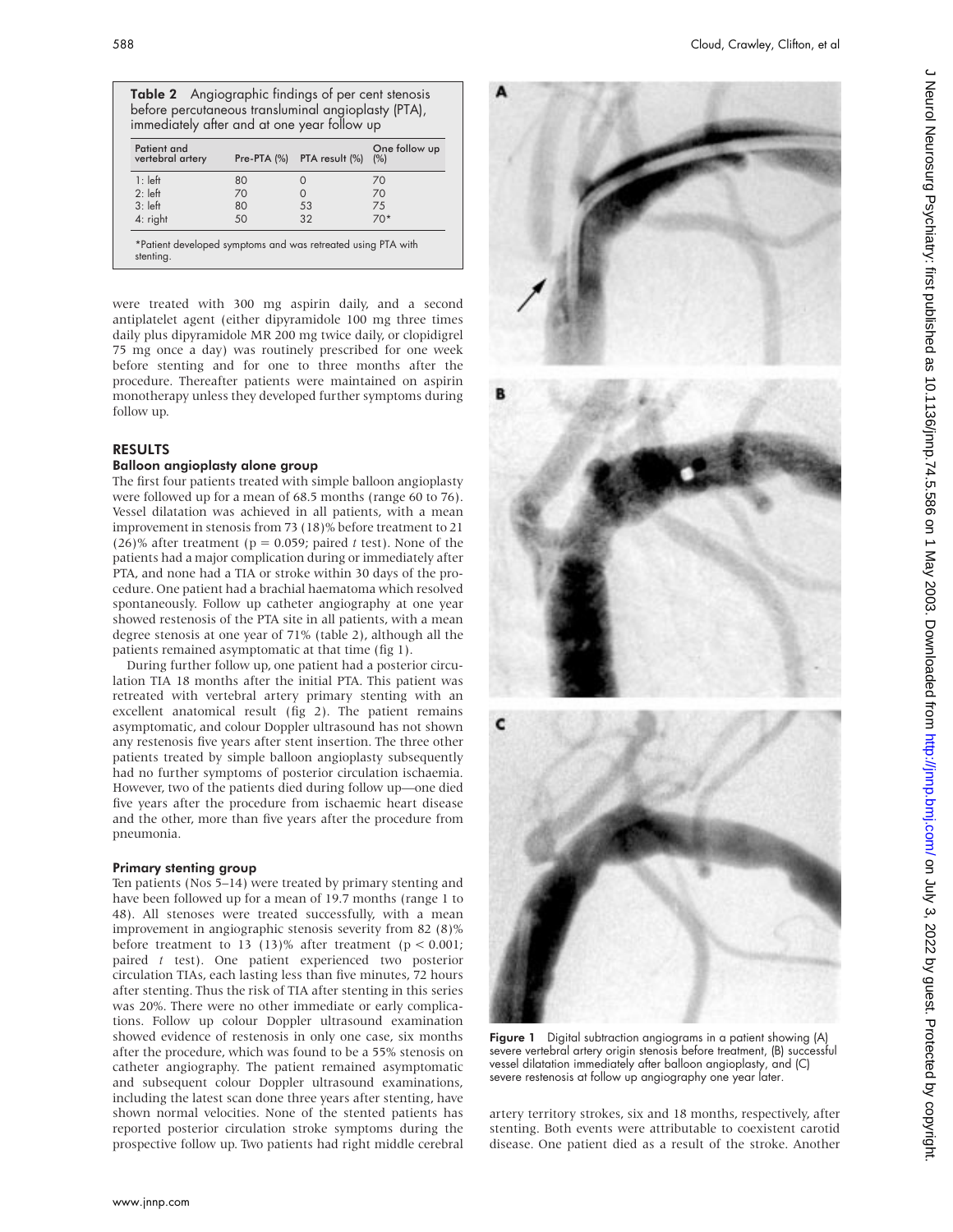

results.



artery origin restenosis 18 months after initial angioplasty treatment, and (B) successful vessel dilatation after repeat vertebral artery angioplasty and insertion of a stent.

patient with a history of ischaemic heart disease died five months after the procedure from myocardial infarction.

# **DISCUSSION**

This series shows that balloon angioplasty and stenting can both be successfully and safely undertaken in individuals with atherosclerotic vertebral artery origin stenosis with a very low complication rate. None of our patients developed a stroke or died within 30 days of the procedure and none had a posterior circulation stroke during follow up. However, restenosis after balloon angioplasty had occurred in all four patients treated without stenting by one year. In contrast, only one of 11 arteries in which a stent was deployed showed restenosis over an average of 20 months of follow up. In addition, primary stenting resulted in a greater initial improvement in the degree of stenosis in comparison with balloon angioplasty alone. Although the balloon angioplasty alone and primary stenting groups were assessed for restenosis using different imaging methods, good views of the vertebral artery origin stents were obtained with colour Doppler ultrasound in all patients during the follow up. The duration of follow up differed in the two

groups, making direct comparisons difficult, but the results nevertheless suggest that stenting may have better long term

The rate of restenosis after endovascular treatment of vertebral artery stenosis varies between series. Storey *et al* reported that all three patients who underwent vertebral PTA developed symptomatic restenosis within three months.<sup>21</sup> Stenting was subsequently undertaken and follow up catheter angiography in two of these patients showed no restenosis three months and one year after stent insertion. Higashida *et al* used a combination of Doppler ultrasound, magnetic resonance angiography, and catheter angiography to follow up patients after proximal vertebral artery PTA and showed restenosis in only three of 34 patients (9%) in their series.<sup>22</sup> However, the proportion of patients who had vertebral artery origin stenosis rather than more distal vessel disease was not specified in that series.

Chastain *et al* have followed up the largest reported series of patients after extracranial vertebral artery stent placement for the treatment of symptomatic  $(>60%)$  vertebral artery stenosis.<sup>14</sup> Forty four of 49 patients underwent angiographic follow up at six months, and 48 of the 55 vessels treated (87%) had involvement of either the origin or proximal extracranial vertebral artery. A moderate degree of restenosis (27.3 (19.6)%) was seen in five vessels—that is, in 10% of treated vessels. These results are in keeping with results of our series, with a low restenosis rate after primary stenting for vertebral artery origin stenosis.

Our experience suggests that the outcome after treatment of vertebral artery origin stenosis is similar to that seen after endovascular treatment of renal artery ostial stenosis. Conventional angioplasty in the latter group has a high failure rate owing to elastic recoil and the condition is better managed by stenting.<sup>23</sup>

The results of our case series suggest that, from a technical viewpoint, primary stenting for vertebral artery atherosclerotic stenosis at the vessel origin has a high success rate and a low complication rate. In the light of the advances in secondary preventive treatment for stroke patients over the past decade, data from well designed randomised clinical trials are required to compare the outcome after endovascular treatment with best medical care alone in this patient population. Before a definitive trial, further data from an intermediate sized pilot study are required to determine sample size calculations.

# ACKNOWLEDGEMENTS

This research was partly funded by grants from the British Heart Foundation, the NHS Management Executive, and the Stroke Association. The ultrasound laboratory was established with a grant from the Welcome Trust. GCC is a Stroke Association clinical research fellow. Diana Colquhoun assisted with the ultrasound examinations.

#### ..................... Authors' affiliations

G C Cloud, H S Markus, Division of Clinical Neuroscience, St George's Hospital Medical School, London SW17 0RE, UK

A Clifton, Department of Neuroradiology, Atkinson Morley's Hospital, London SW20 0NE

**F Crawley, D J H McCabe, M M Brown,** Institute of Neurology,<br>University College London, London WC1N 3BG

Competing interests: MMB has received travel reimbursements for attending conferences from Boston Scientific and research grant funding, speakers fees and educational fees from Sanofi-Synthelabo. None of the other authors has competing interest to declare.

#### REFERENCES

- Bamford J, Sandercock P, Dennis M, et al. Classification and natural history of clinically identifiable subtypes of cerebral infarction. Lancet 1991;337:1521–6.
- 2 Bogousslavsky J, van Melle G, Regli F. The Lausanne Stroke Registry: analysis of 1000 consecutive patients with first stroke. Stroke 1988;19:1083–92.